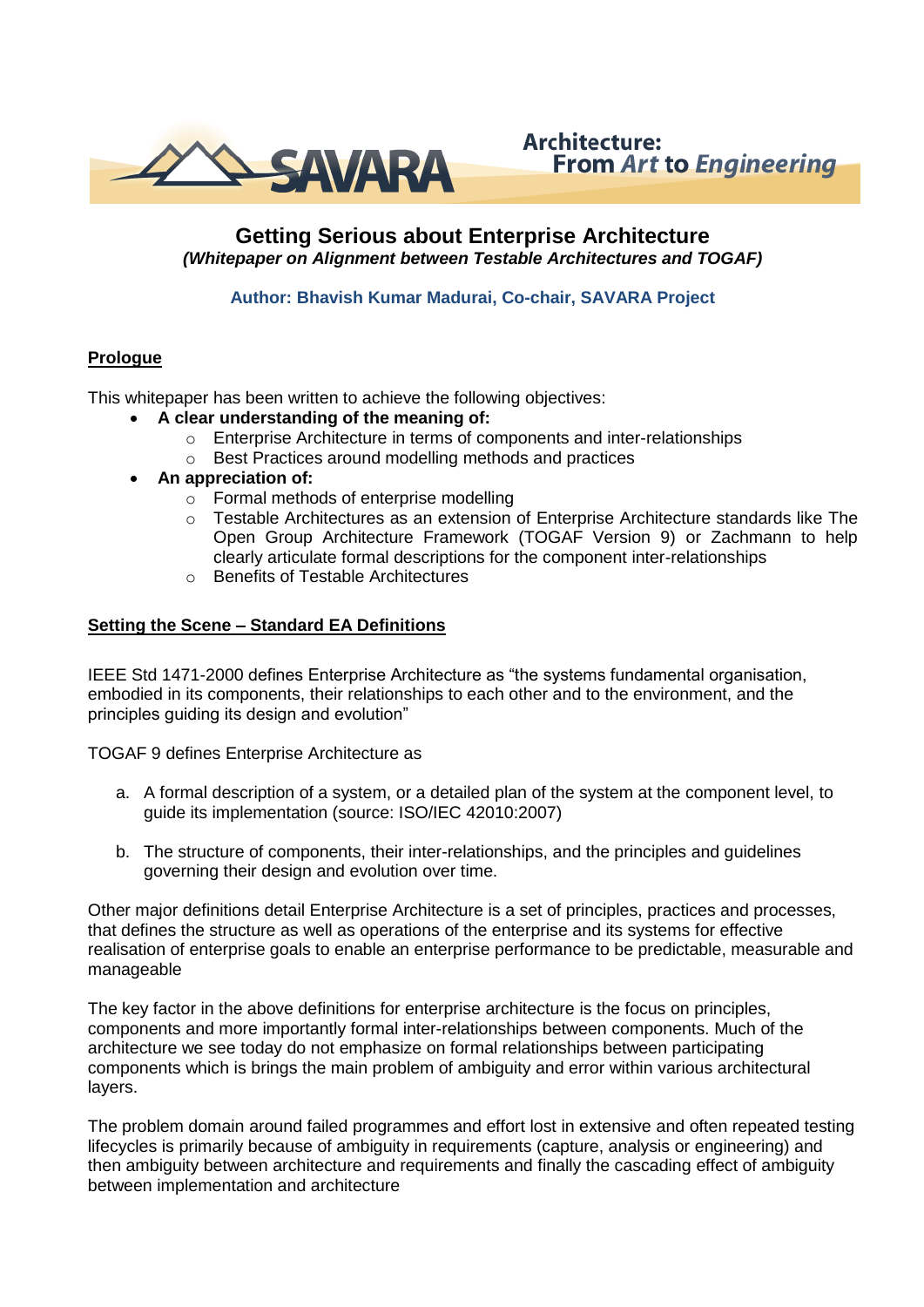There is ambiguity because requirements are divorced from architecture and architecture is divorced from implementation. As architects we write a lot of documentation and create a lot of great diagrams.

#### **However, how many of us have really proven that what we have written in terms of architecture is actually what is built finally? If proven, is the proof empirical or derived or formal?**

While empirical or derived proofs (through various kinds of testing) are okay for simple projects with straight forward architectures, they do not water on large programmes and end up in extensive testing cycles which are often repeated and involve huge efforts and wastage of time.

As a result of ambiguity we end up with:

- *Poor Alignment of IT to business goals and objectives*
- *High Cost in managing complexity*
- *High cost of testing*
- *Lack of transparency and control in delivery and change management issues in large programmes*
- *Poor re-use of key IT assets*
- *Lack of Business agility hindered by inefficient IT Architectures*

## **So removing ambiguity by joining up things, moves us from "art to engineering" leading to the industrialisation of IT through efficient use of architecture methods**

**Testable architectures** are the foundation of removing this ambiguity. Testable Architecture enables the architecture of a system to be described unambiguously using Choreography Description Language (CDL) such that it may be tested against requirements and is used to generate implementation artefacts for delivery thereby improving governance and control across large system integration programmes.

If we can deliver a solution that connects requirements to architecture and to implementation, we shall change the nature of complex systems delivery, reducing costs, mitigating delivery risks and improving time to market of key business functionality

Testable architecture methodology uses a unique combination of abstraction, modelling and simulation to the architecture definition process and the ordered interactions between participating components coupled with any constraints on their implementations and behaviour. Testable architecture is formal hence reduces defect injection across a programme lifecycle

Testable architecture is formally grounded and with strong type definition and has its foundations in "pi-calculus" which is a formal communication framework developed by Prof. Robin Milner – Professor Emeritus of Computer Science at the University of Cambridge and Turing award recipient:

Key benefits of Testable architectures:

- *Improved delivery assurance*
- *Reduced cost of implementation and testing*
- *Increased quality of overall solution*
- *Increased agility of overall solution*

Some of the noteworthy, real life implementations using testable architectures include:

- **HL7** Lifesciences principle messaging interchange standard (CDL provides the dynamic model for message order enabling rapid deployment of HL7 Compliant services (a.k.a. SOA)
- **ISDA –** Derivatives principle message interchange standard (CDL provides the dynamic model for confirmations, affirmations, etc.). Enabled rapid compliance to business protocols reducing lifecycle costs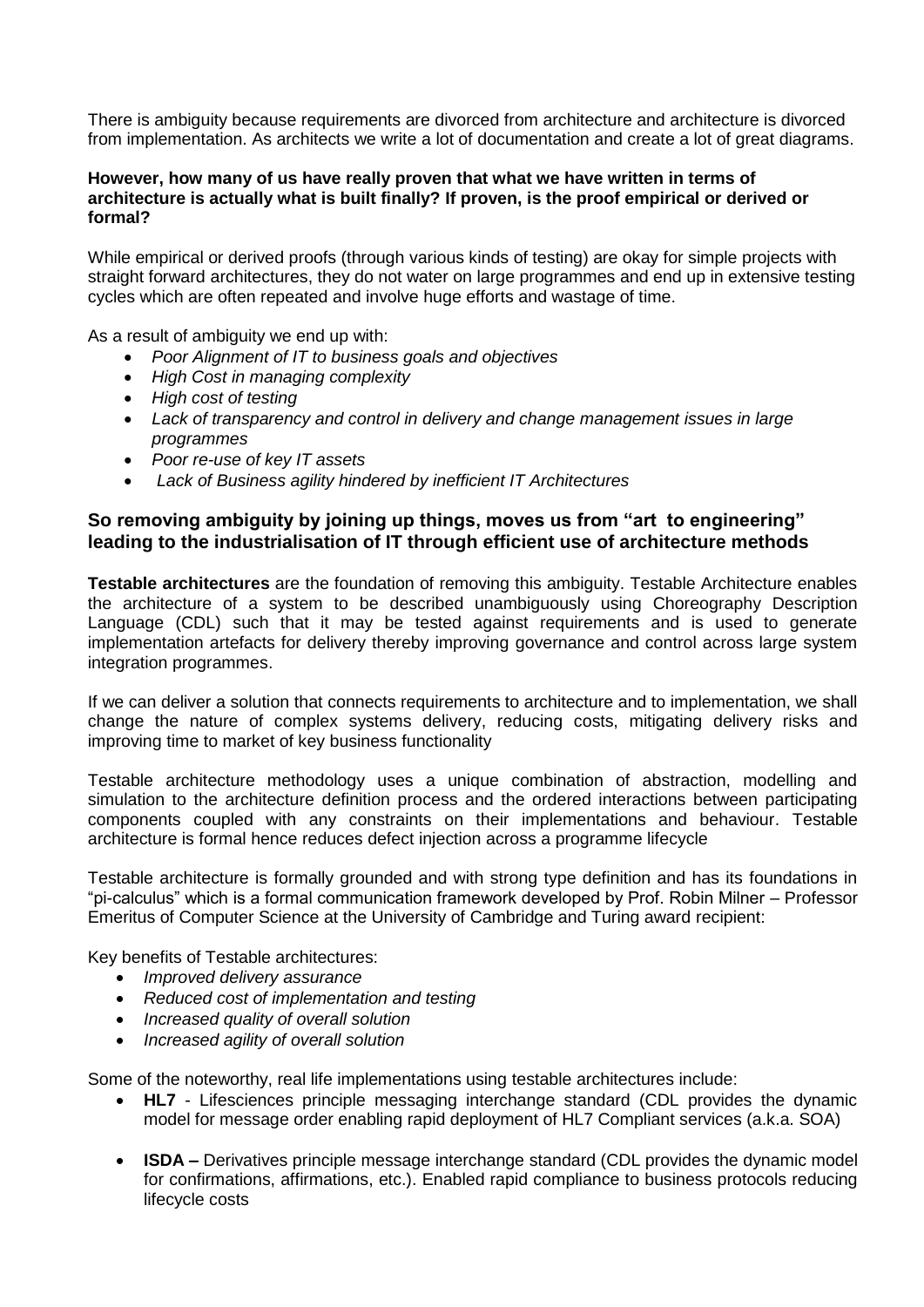**Redhat -** Principle System Description providing unique differentiator for Redhat's SOA platform. Part of the community edition of Overlord

**TOGAF** is THE OPEN GROUP ARCHITECTURE FRAMEWORK which is the collective effort of many organisations (consulting, system integrators, and end users) within the architecture forum and it details processes, methodology and artefacts for efficient and effective delivery of enterprise architectures for any organisation regardless of the size (i.e. being scale invariant)



TOGAF 9 stands out as an important and well accepted standard for Enterprise Architecture with key artefacts, methods and processes to detail architecture of any size or complexity. These components and methods include:

- *The main iterative crop circles framework to define architecture*
- *The content framework defining a clear standard for architecture documentation*
- *Reference Models for business, information and technology architecture*
- *Enterprise Continuum (contains the Architecture continuum and Solutions Continuum)*
- *Architecture Capability Framework (to help organisations build an architecture organisation)*

The benefits using TOGAF's Architecture Definition Method we have seen:

- **Integration**:
	- $\circ$  Integrates with other enterprise architecture processes / frameworks (i.e Zachmann, Gartner etc)
	- $\circ$  Facilitates integration of enterprise wide processes (i.e. by collecting artefacts and methods etc..)
- **Efficiency**
	- o Creates a repeatable and predictable process of developing enterprise architecture content
	- $\circ$  TOGAF ADM can be extended and customised as per the specific needs of the enterprise for e.g. scaling
- **Simplicity**
	- o TOGAF ADM is Process Driven : Inputs, Outputs and Steps are specified for each phase of the iterative framework
- **Predictability of Outcome**
	- $\circ$  The outputs from one phase could be tracked back to the inputs for the next phase i.e TOGAF ADM links inputs to Outcomes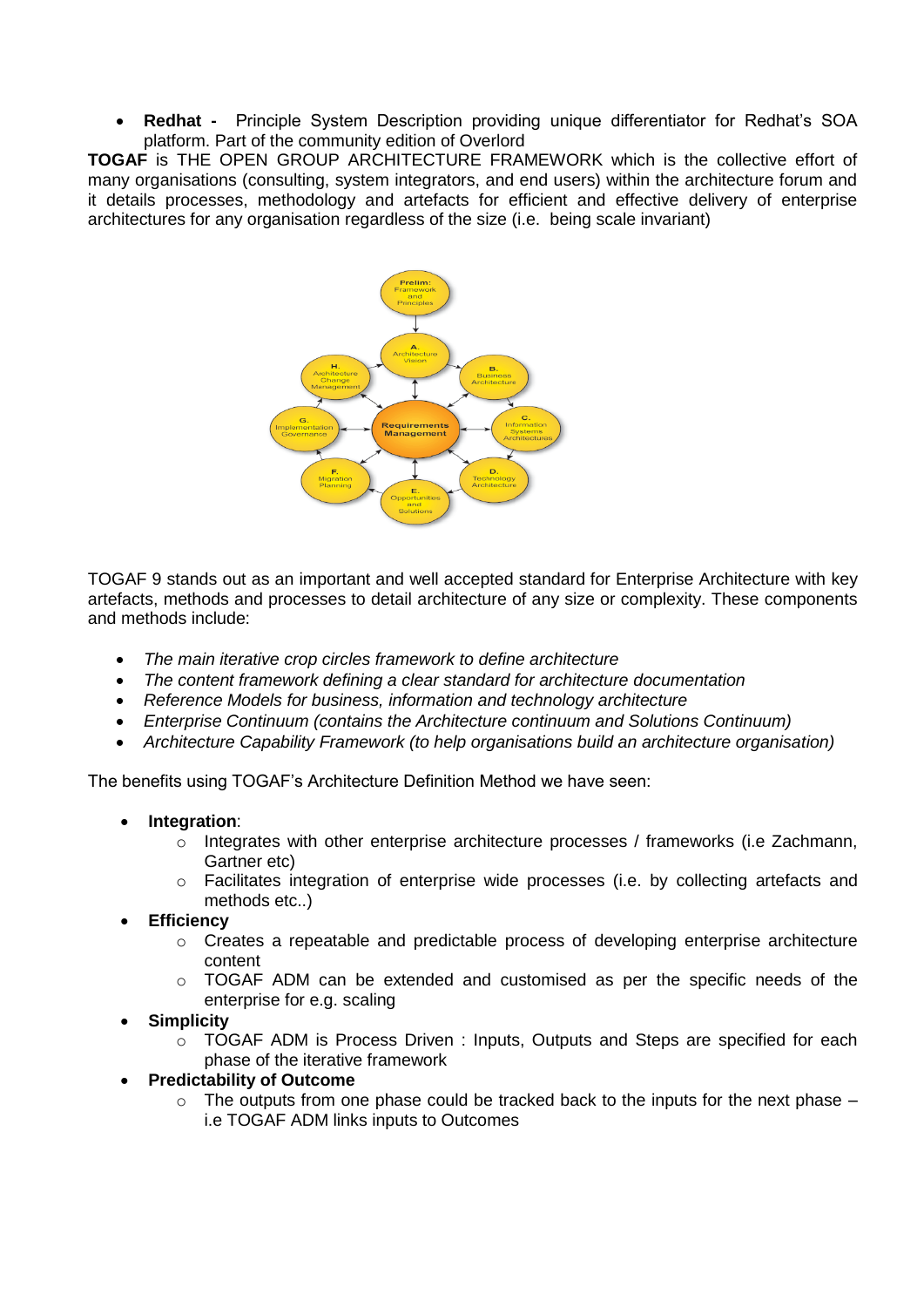### **Testable Architecture Methodology**

The diagram below gives a brief overview of the testable architecture methodology which complements the TOGAF Iterative methodology given in the previous section across various architecture views business, information, application and technology architectures



#### **Alignment of Modelling Methods**

Modelling languages like Archimate help alleviate the issues around ambiguity by defining enterprise structure. However testable architecture aligns to TOGAF by describing the enterprise communications behaviour. Testable architecture adds scale and formalisms to UML and auto generates implementation artefacts that help in removal of ambiguity and thereby deliver robust solutions. The diagram below shows a pictorial representation of the alignment between these methods.